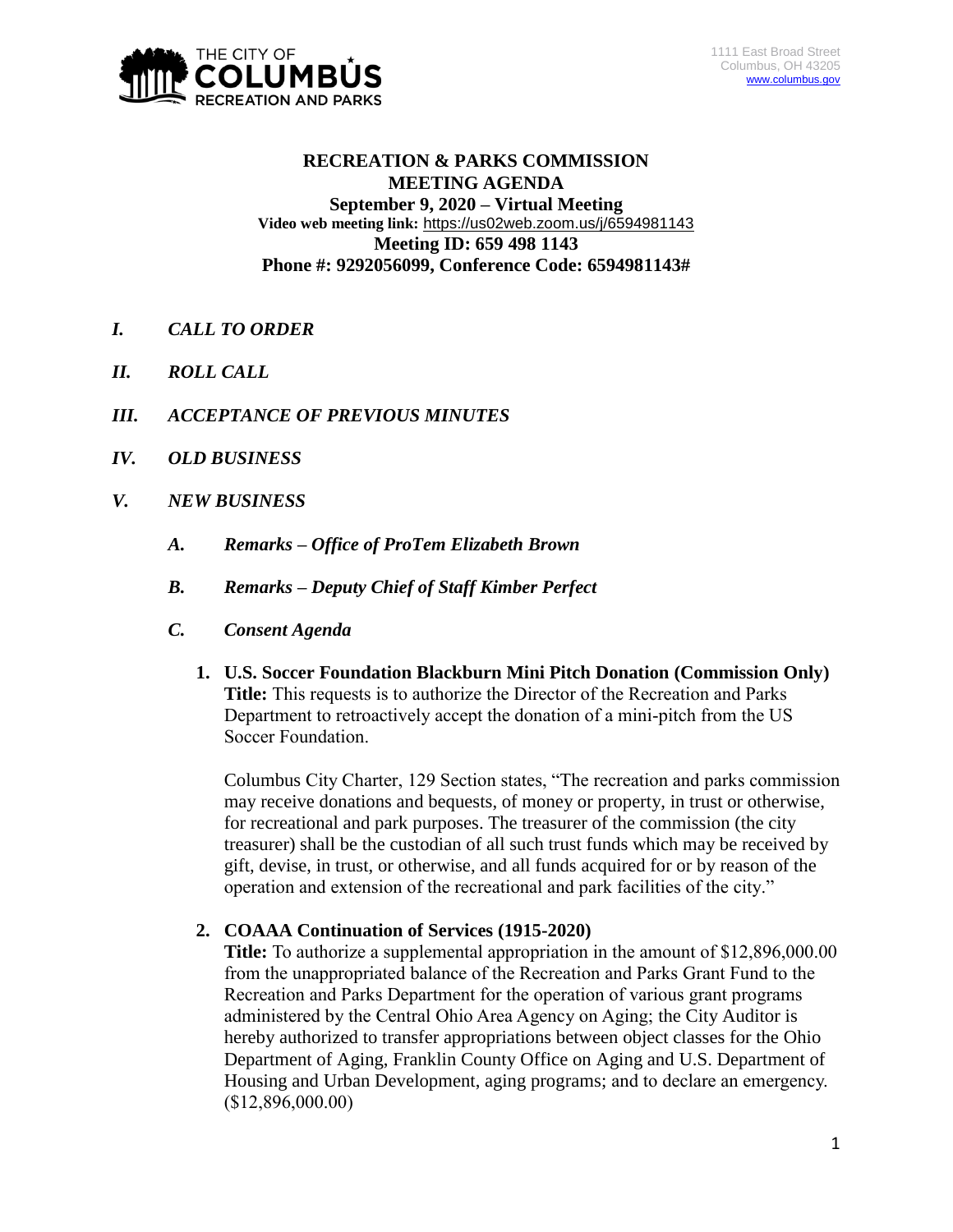

# **3. Soccer for Success Grant 2020 (1608-2020)**

**Title:** To authorize and direct the Director of the Recreation and Parks Department to accept a grant and enter into a grant agreement in the amount of \$115,000.00 with the United States Soccer Federation Foundation, Inc. for the implementation of the Soccer for Success program; to authorize the appropriation of \$115,000.00 to the Recreation and Parks Grant Fund 2283; and to declare an emergency. (\$115,000.00)

# **4. Ohio Arts Council Grant 2020 (2044-2020)**

**Title:** To authorize and direct the Director of Recreation and Parks to enter into a grant agreement with the Ohio Arts Council and accept a grant in the amount of \$18,007.00 for Cultural Arts Center Arts Programming; to authorize the appropriation of \$36,014.00 in the Recreation and Parks Grant Fund; to authorize the transfer of \$18,007.00 in matching funds within the Recreation and Parks Operating Fund; and to declare an emergency. (\$36,014.00)

# *D. Administration Agenda*

**5. City Code Amendment Section 921.01-8 - Private Docks (1616-2020)**

**Title:** To amend Section 921.01-8 of the City Code to modify private property requirements for a City of Columbus Reservoir neighbor to be eligible for a private boat dock, stake, or mooring; and to declare an emergency.

## **6. Street Tree Installation – Citywide – Fall 2020 (1981-2020)**

**Title:** To authorize the Director of Recreation and Parks to enter into contract with Greenscapes Landscape Company for the installation of trees throughout the City of Columbus; to authorize the expenditure of \$190,304.00 from the Recreation and Parks Voted Bond Fund; and to declare an emergency. (\$190,304.00)

Bids were advertised through Vendor Services, in accordance with City Code Section 329, in July 2020 and received by the Recreation and Parks Department on August 4, 2020. Bids were received from the following companies.

| Company                            | <b>Status</b> | Amount       |
|------------------------------------|---------------|--------------|
| Greenscapes Landscape              | (MAJ)         | \$177,304.00 |
| Custom Landscape Contractors (MAJ) |               | \$183,520.00 |

After reviewing the proposals that were submitted, it was determined that Greenscapes Landscape was the lowest and most responsive bidder.

Greenscapes Landscape and all proposed subcontractors have met code requirements with respect to prequalification, pursuant to relevant sections of Columbus City Code Chapter 329.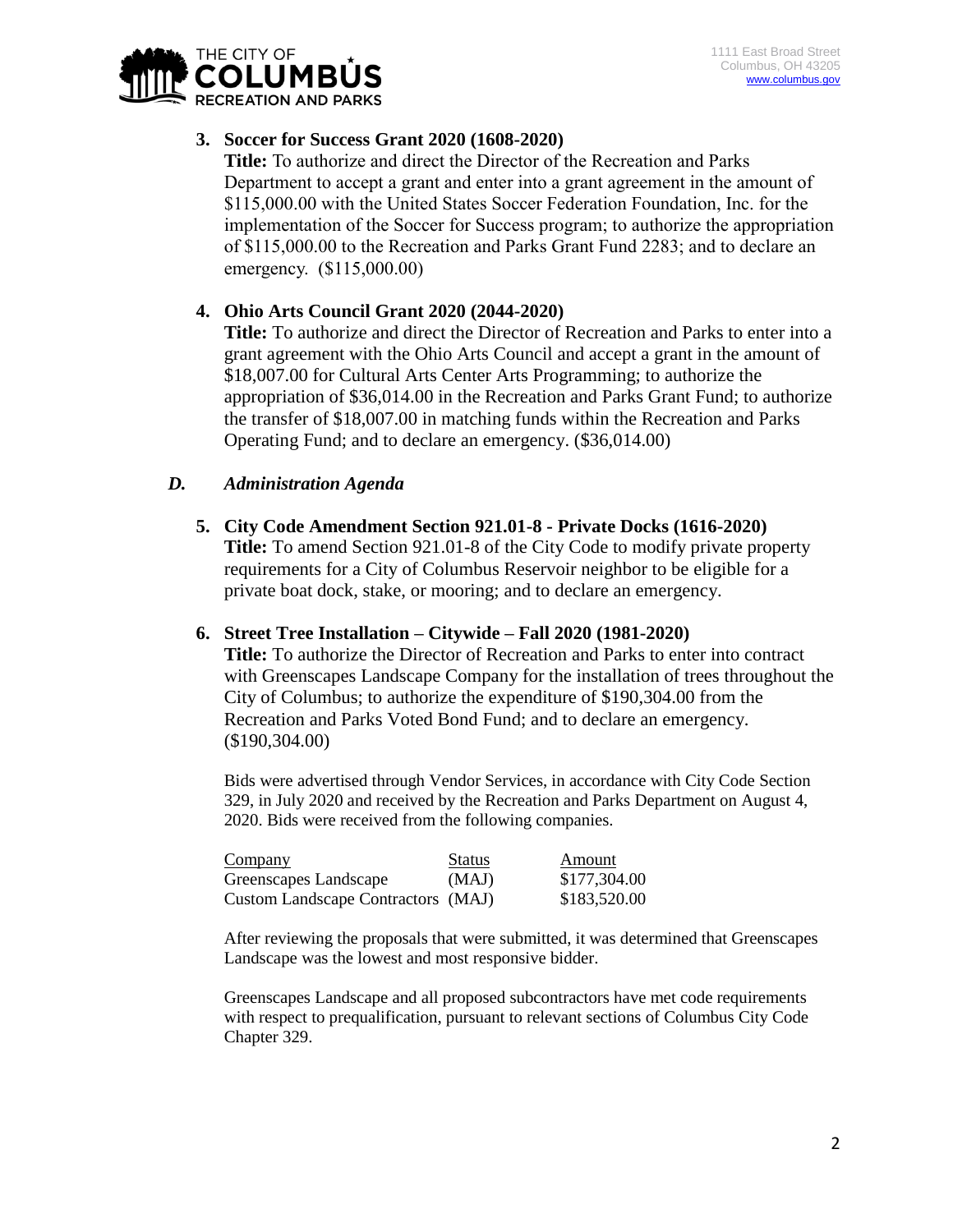

## **7. Street Tree Installation – Franklin Park – Fall 2020 (1982-2020)**

**Title:** To authorize the Director of Recreation and Parks to enter into contract with Custom Landscape Contractors for the installation of trees in Franklin Park; to authorize the expenditure of \$33,000.00 from the Recreation and Parks Voted Bond Fund; and to declare an emergency. (\$33,000.00)

Bids were advertised through Vendor Services, in accordance with City Code Section 329, in July 2020 and received by the Recreation and Parks Department on August 4, 2020. Bids were received from the following companies.

| <b>Company</b>                      | <b>Status</b> | Amount      |
|-------------------------------------|---------------|-------------|
| <b>Custom Landscape Contractors</b> | (MAJ)         | \$31,000.00 |
| Greenscapes Landscape Company       | (MAJ)         | \$31,447.50 |

After reviewing the proposals that were submitted, it was determined that Custom Landscape Contractors was the lowest and most responsive bidder.

Custom Landscape Contractors and all proposed subcontractors have met code requirements with respect to prequalification, pursuant to relevant sections of Columbus City Code Chapter 329.

## **8. Athletic Complexes HVAC Renovation (2048-2020)**

**Title:** To authorize and direct the Director of the Recreation and Parks Department to enter into contract with McDaniel's Construction Corp., Inc. for the Athletic Complexes HVAC Renovation 2020 and to authorize an expenditure of \$552,573.00 from the Recreation and Parks Voted Bond Fund; and to declare an emergency. (\$552,573.00)

Proposals were advertised through Vendor Services, in accordance with City Code Section 329, on June 23, 2020 and received by the Recreation and Parks Department on July 14, 2020. Proposals were received from the following companies:

| Company Name                           | <b>Status</b> | <b>Bid Amount</b> |
|----------------------------------------|---------------|-------------------|
| McDaniel's Construction Corp., Inc.    | <b>MBE</b>    | \$446,573.00      |
| <b>General Temperature Control</b>     | <b>MAJ</b>    | \$448,000.00      |
| Miles-McClellan Construction Co., Inc. | <b>MAJ</b>    | \$520,365.00      |

After reviewing the bids that were submitted, it was determine that McDaniel's Construction was the lowest and most responsive bidder.

McDaniel's Construction Corp., Inc. and all proposed subcontractors have met code requirements with respect to prequalification, pursuant to relevant sections of Columbus City Code Chapter 329.

## **9. CDBG Street Tree Installation Fall 2020 – Mid-East (2002-2020)**

**Title:** To authorize the Director of Recreation and Parks to enter into contract with Custom Landscape Contractors for the installation of trees in the Mid-East Community; to authorize the appropriation of \$265,735.00 within the CDBG Fund and in accordance with the 2020 Annual Action Plan as approved by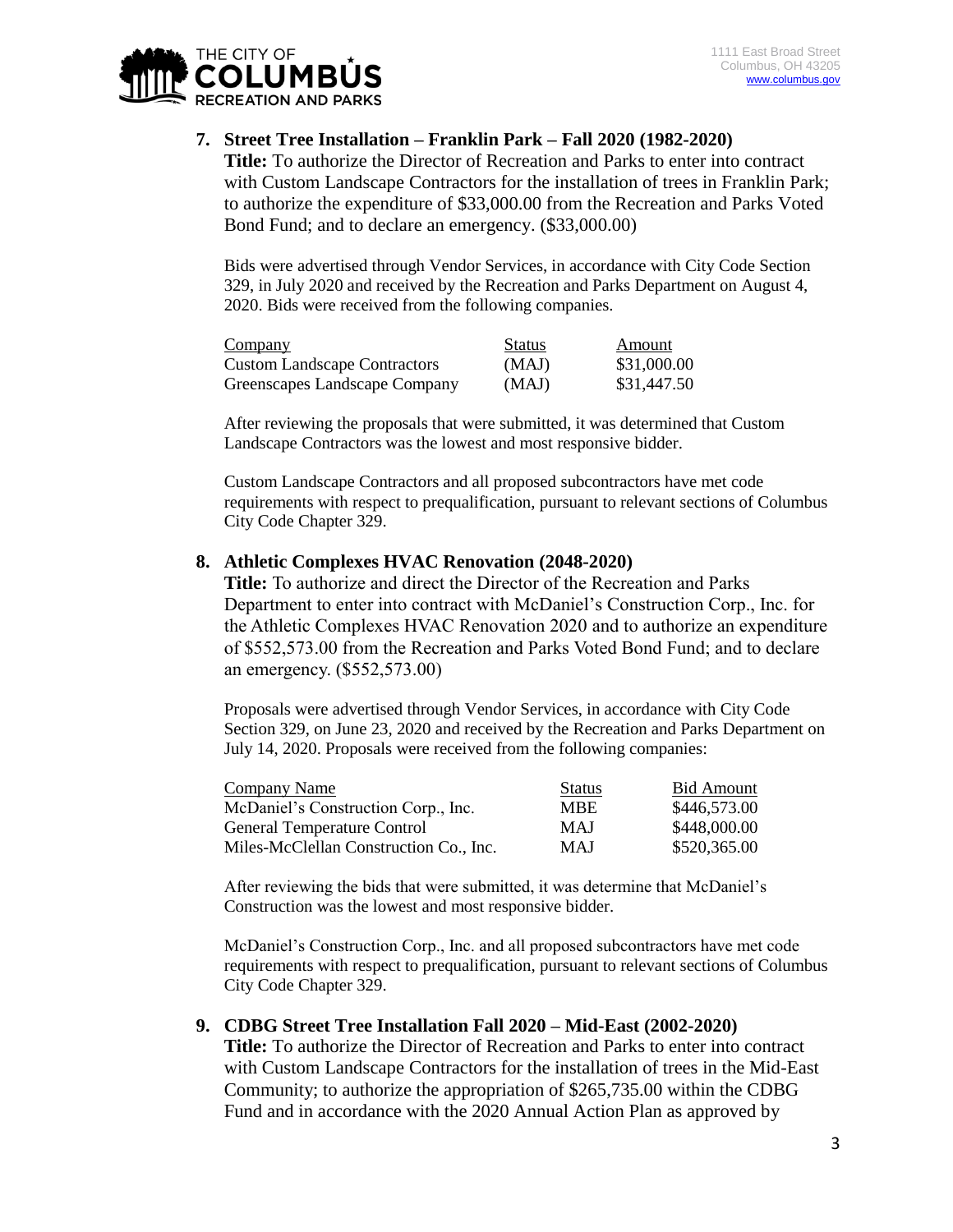

Council; to authorize the expenditure of \$265,735.00 from the CDBG Fund; and to declare an emergency. (\$265,735.00)

Bids were advertised through Vendor Services, in accordance with City Code Section 329, in July 2020, and received by the Recreation and Parks Department on August 4, 2020. Proposals were received from the following companies:

| Company               | <b>Status</b> | Amount       |
|-----------------------|---------------|--------------|
| Custom Landscape      | (MAJ)         | \$245,735.00 |
| Greenscapes Landscape | (MAJ)         | \$249,483.50 |

After reviewing the proposals that were submitted, it was determine that Custom Landscape was the lowest and most responsive bidder.

Custom Landscape and all proposed subcontractors have met code requirements with respect to prequalification, pursuant to relevant sections of Columbus City Code Chapter 329.

### **10. Adventure Center Exterior Construction 2020 (2049-2020)**

**Title:** To authorize and direct the Director of the Recreation and Parks Department to enter into contract with 2K General Company for the Adventure Center Exterior Renovations (Facelift) and to authorize an expenditure of \$796,500.00 from the Recreation and Parks Voted Bond Fund; and to authorize an expenditure of \$3,500.00 from the Recreation and Parks Voted Bond Fund for interdepartmental inspections and fees; and to declare an emergency. (\$3,500.00)

Proposals were advertised through Vendor Services, in accordance with City Code Section 329, on August 4, 2020 and received by the Recreation and Parks Department on August 20, 2020. Proposals were received from the following companies:

| Company Name                    | <b>Status</b> | Amount       |
|---------------------------------|---------------|--------------|
| 2K General Construction         | MAJ           | \$684,260.00 |
| R.W. Setterlin Building Company | <b>MAJ</b>    | \$697,500.00 |

After reviewing the bids that were submitted, it was determine that 2K General Construction was the lowest and most responsive bidder.

2K General Construction and all proposed subcontractors have met code requirements with respect to prequalification, pursuant to relevant sections of Columbus City Code Chapter 329.

#### **11. General Design and Construction Management Services (2050-2020)**

**Title:** To authorize the City Auditor to set up a certificate in the amount of \$450,000.00 for various expenditures for professional architectural, engineering, and construction management services in conjunction with park, trail, and facility capital improvement projects managed by the Division of Design and Construction of the Recreation and Parks Department. (\$450,000.00)

Proposals were advertised through Vendor Services, in accordance with City Code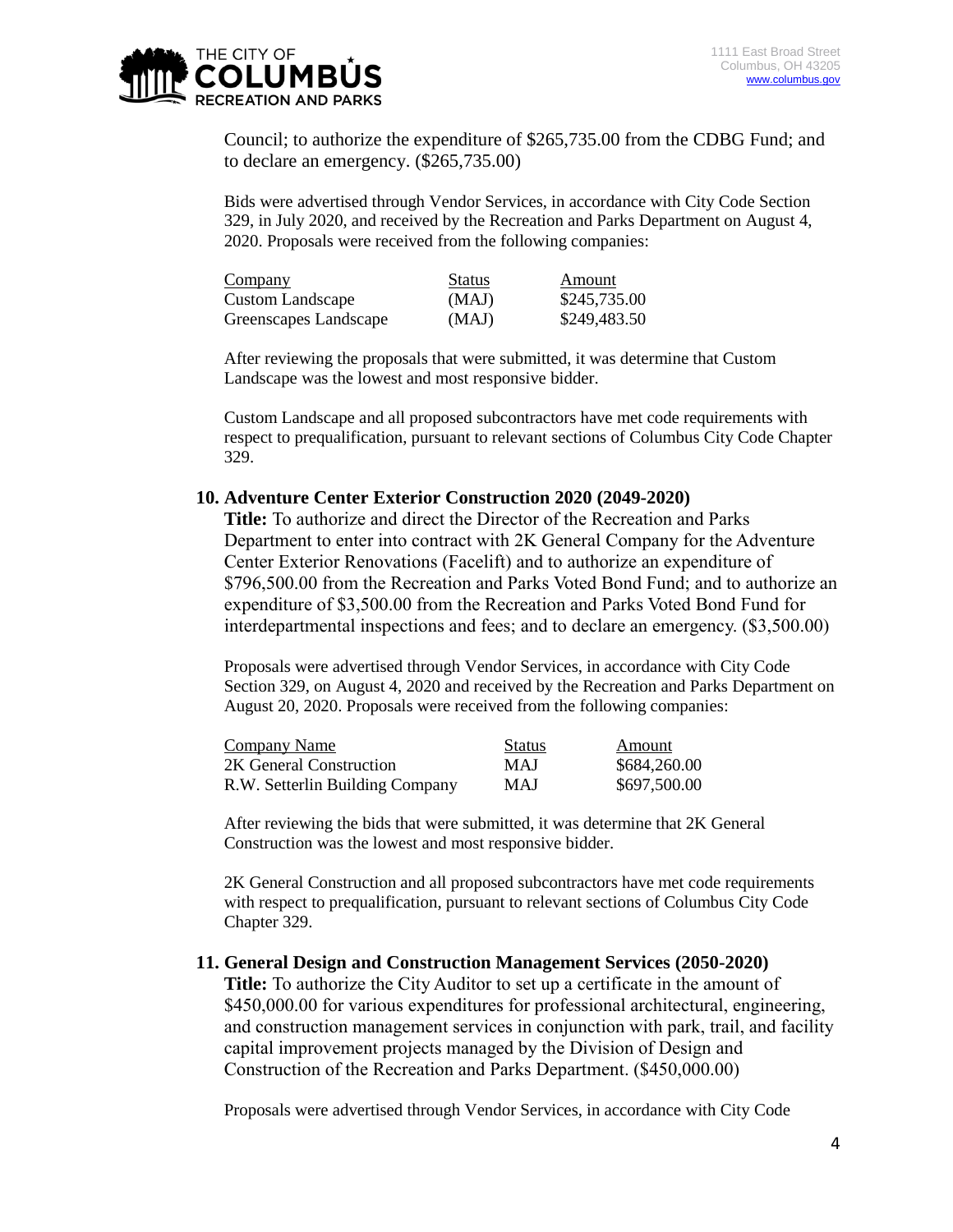

Section 329, on May 21, 2020 and received by the Recreation and Parks Department on July 2, 2020. Proposals were received from the following companies:

| <b>Company</b>                                     | <b>Status</b> | Amount* |
|----------------------------------------------------|---------------|---------|
| <b>Architecture/Structural Engineering (Cont.)</b> |               |         |
| MSA Design                                         | MAJ           | N/A     |
| OA Spencer                                         | <b>MBE</b>    | N/A     |
| <b>OHM</b>                                         | MAJ           | N/A     |
| Prime AE                                           | <b>MBE</b>    | N/A     |
| <b>Schaefer Architects</b>                         | MAJ           | N/A     |
| <b>Schooley Cadwell</b>                            | MAJ           | N/A     |
| <b>Schorr Architects</b>                           | MAJ           | N/A     |
| <b>Star Consultants</b>                            | MBE           | N/A     |
| <b>Triad Architects</b>                            | MAJ           | N/A     |
| <b>VSWC</b> Architects                             | MAJ           | N/A     |
| <b>Williams Architects</b>                         | MAJ           | N/A     |
| <b>WSA Studios</b>                                 | MAJ           | N/A     |
| <b>XYZ Professional Services</b>                   | <b>MBE</b>    | N/A     |
|                                                    |               |         |
| Civil/Structural Engineering (31)                  |               |         |
| EP Ferris                                          | MAJ           | N/A     |
| Moody                                              | <b>MBE</b>    | N/A     |
| Osborn                                             | MAJ           | N/A     |
| Richland                                           | MAJ           | N/A     |
| Kramer                                             | <b>MAJ</b>    | N/A     |
| Woolpert                                           | MAJ           | N/A     |
| <b>CT</b> Consultants                              | MAJ           | N/A     |
| <b>OHM</b>                                         | <b>MAJ</b>    | N/A     |
| <b>DLZ</b>                                         | MBE           | N/A     |
| <b>EDG</b>                                         | MAJ           | N/A     |
| <b>Carpenter Marty</b>                             | MAJ           | N/A     |
| <b>Stantec</b>                                     | MAJ           | N/A     |
| <b>Stone Environmental</b>                         | <b>MBE</b>    | N/A     |
| GPD                                                | MAJ           | N/A     |
| Strand                                             | MAJ           | N/A     |
| <b>Star</b>                                        | <b>MBE</b>    | N/A     |
| Terracon                                           | <b>MAJ</b>    | N/A     |
| Mannik Smith                                       | <b>MAJ</b>    | N/A     |
| Resource Intl                                      | <b>MBE</b>    | N/A     |
| Michael Baker                                      | <b>MAJ</b>    | N/A     |
| <b>Burgess Niple</b>                               | <b>MAJ</b>    | N/A     |
| Fishbeck                                           | <b>MAJ</b>    | N/A     |
| Korda                                              | <b>MAJ</b>    | N/A     |
| <b>CESO</b>                                        | <b>MAJ</b>    | N/A     |
| Dynotec                                            | <b>MBE</b>    | N/A     |
| Ribway                                             | <b>MBE</b>    | N/A     |
| T&M                                                | <b>MAJ</b>    | N/A     |
| Prime AE                                           | <b>MBE</b>    | N/A     |
| QCI                                                | <b>MAJ</b>    | N/A     |
| <b>SMBH</b>                                        | <b>MAJ</b>    | N/A     |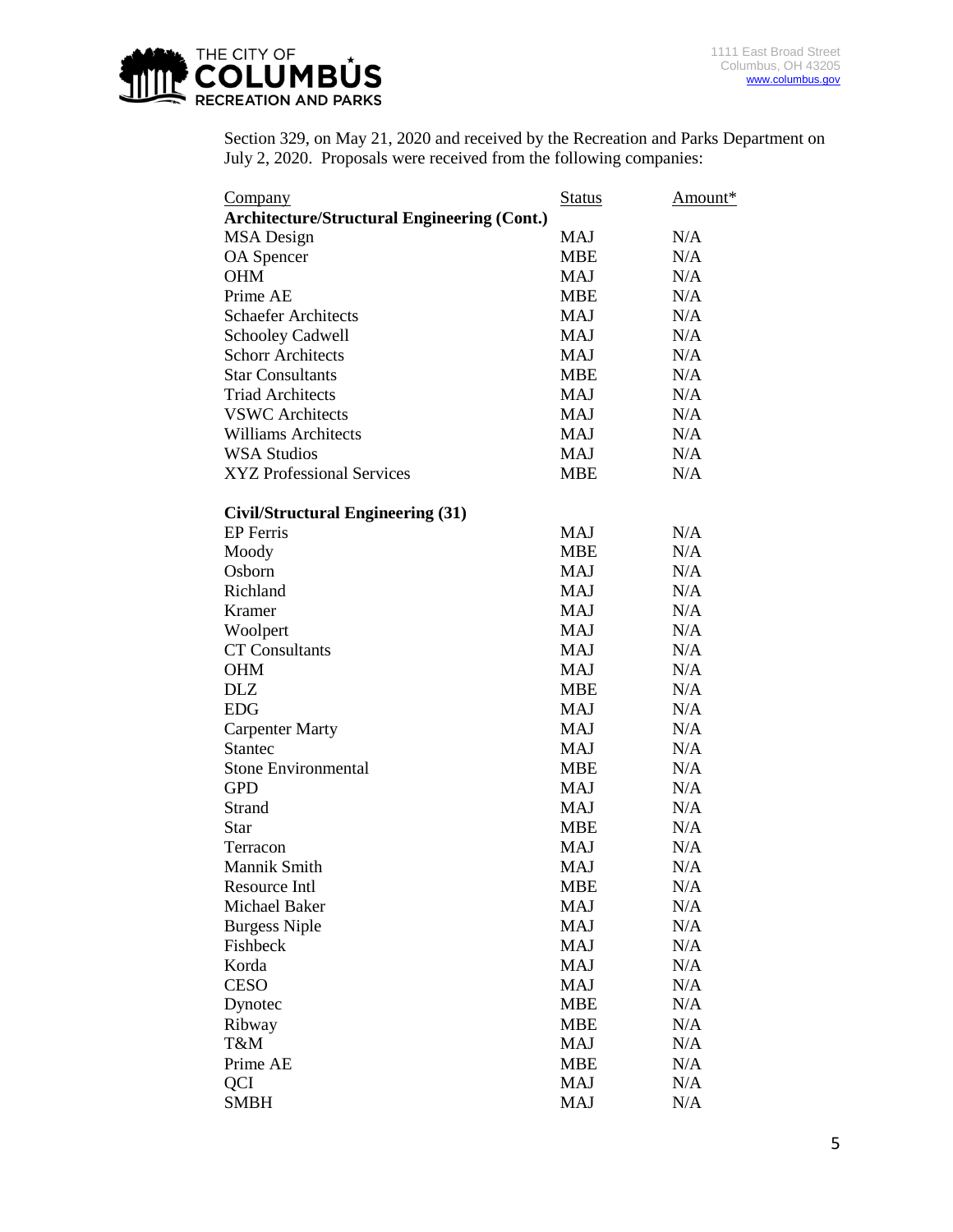

## JMT N/A

In accordance with City Code, a selection team evaluated the proposals and recommends that the firms identified above be selected to perform the work. The firms were chosen based on their referenced projects, experience, qualifications, availability, timeline, and project understanding.

\*Note, design contracts are quality based selections and not based on price. Costs were not requested nor where they part of this evaluation.

## **12. Champions Golf Course Contract Modification and Reimbursement (2051-2020)**

**Title:** To authorize and direct the Director of the Recreation and Parks Department to modify an existing contract with Elford Inc. (ord. 0754-2019) to provide construction services associated with Champions Golf Course Clubhouse; to authorize an expenditure of \$27,405.61 from the Recreation and Parks Voted Bond Fund; and to execute a settlement agreement and mutual release with Schorr Architects for the Champions Golf Course Clubhouse project; and to declare an emergency. (\$27,405.61)

Bids were advertised through Vendor Services, in accordance with City Code Section 329 on February 1, 2019 and were received by the Recreation and Parks Department on February 26, 2019. Proposals were received from the following companies:

| Company                         | <b>Status</b> | Amount         |
|---------------------------------|---------------|----------------|
| Elford Inc.,                    | MAJ           | \$5,298,410.00 |
| Gutknecht Construction Co.      | MAJ           | \$5,745,000.00 |
| R.W. Setterlin Building Company | MAJ           | \$5,896,800.00 |
| Roberts Service Group           | MAJ           | \$6,895,031.00 |

After reviewing the proposal that were submitted, it was determined that Elford, Inc. was the lowest and most responsive bidder.

Elford, Inc. and all proposed sub-contractors have met code requirements with respect to prequalification, pursuant to relevant sections of Columbus City Code Chapter 329.

## **13. Big Walnut Trail – Little Turtle to Cherrybottom (2052-2020)**

**Title:** To authorize and direct the Director of the Recreation and Parks Department to submit a grant application to the Mid-Ohio Regional Planning Commission (MORPC) for Transportation Alternative Program funding which will be used to build a section of the Big Walnut Trail, from Little Turtle to Cherrybottom Park/Alum Creek Trail; and to declare an emergency.

## **14. CDBG Linden School Park Playground Improvements 2020 (2053-2020)**

**Title:** To authorize and direct the Director of the Recreation and Parks Department to enter into contract with Playworld Midstates for the supply and installation of a playground and to authorize an expenditure of \$363,207.50 from funds provided by the Community Development Block Grant (CDBG); and to declare an emergency. (\$363,207.50)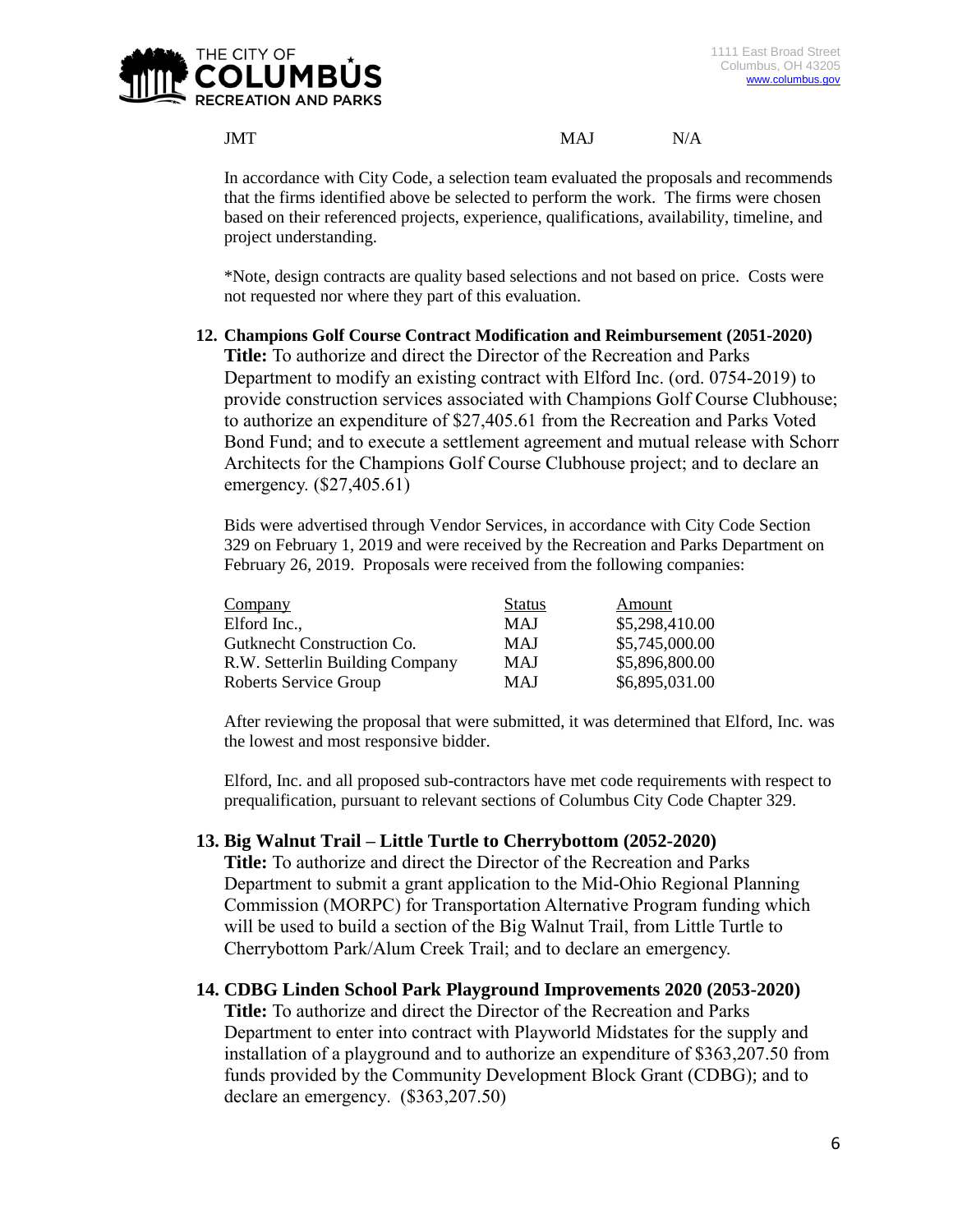

Bids were advertised through Vendor Services, in accordance with City Code Section 329, on 8/4/2020 and received by the Recreation and Parks Department on 8/18/2020. Proposals were received from the following companies:

| Company                    | Status | Amount       |
|----------------------------|--------|--------------|
| <b>Playworld Midstates</b> | (MAJ)  | \$330,207.50 |

After reviewing the bids that were submitted, it was determine that Playworld Midstates was the lowest and most responsive bidder.

Playworld Midstates and all proposed subcontractors have met code requirements with respect to prequalification, pursuant to relevant sections of Columbus City Code Chapter 329.

### **15. CDBG Playground Improvements Modification 2020 - Phase 1 (2054-2020)**

**Title:** To authorize and direct the Director of the Recreation and Parks Department to modify the contract with Snider Recreation (Ord. 1328-2020) for the supply and installation of additional playground safety surfacing and to authorize an expenditure of \$250,000.00 from funds provided by the Community Development Block Grant (CDBG); and to declare an emergency. (\$250,000.00)

Bids were advertised through Vendor Services, in accordance with City Code Section 329, on 4/10/2020 and received by the Recreation and Parks Department on 5/7/2020. Proposals were received from the following companies:

| Company                    | <b>Status</b> | Amount         |
|----------------------------|---------------|----------------|
| Snider                     | <b>MAJ</b>    | \$344,100.00   |
| <b>Playworld Midstates</b> | MAJ           | \$383,577.75   |
| Miles McClellan            | <b>MBE</b>    | \$477,138.00   |
| <b>DWA Recreation</b>      | <b>MAJ</b>    | Non-responsive |

After reviewing the bids that were submitted, it was determine that Snider Recreation was the lowest and most responsive bidder.

Snider Recreation and all proposed subcontractors have met code requirements with respect to prequalification, pursuant to relevant sections of Columbus City Code Chapter 329.

#### **16. CDBG Playground Improvements Modification 2020 - Phase 2 (2055-2020)**

**Title:** To authorize and direct the Director of the Recreation and Parks Department to modify the contract with Playworld Midstates (Ord. #1329-2020) for the supply and installation of playground safety surfacing and to authorize an expenditure of \$350,000.00 from funds provided by the Community Development Block Grant (CDBG); and to declare an emergency. (\$350,000.00)

Bids were advertised through Vendor Services, in accordance with City Code Section 329, on 4/13/2020 and received by the Recreation and Parks Department on 5/7/2020. Proposals were received from the following companies: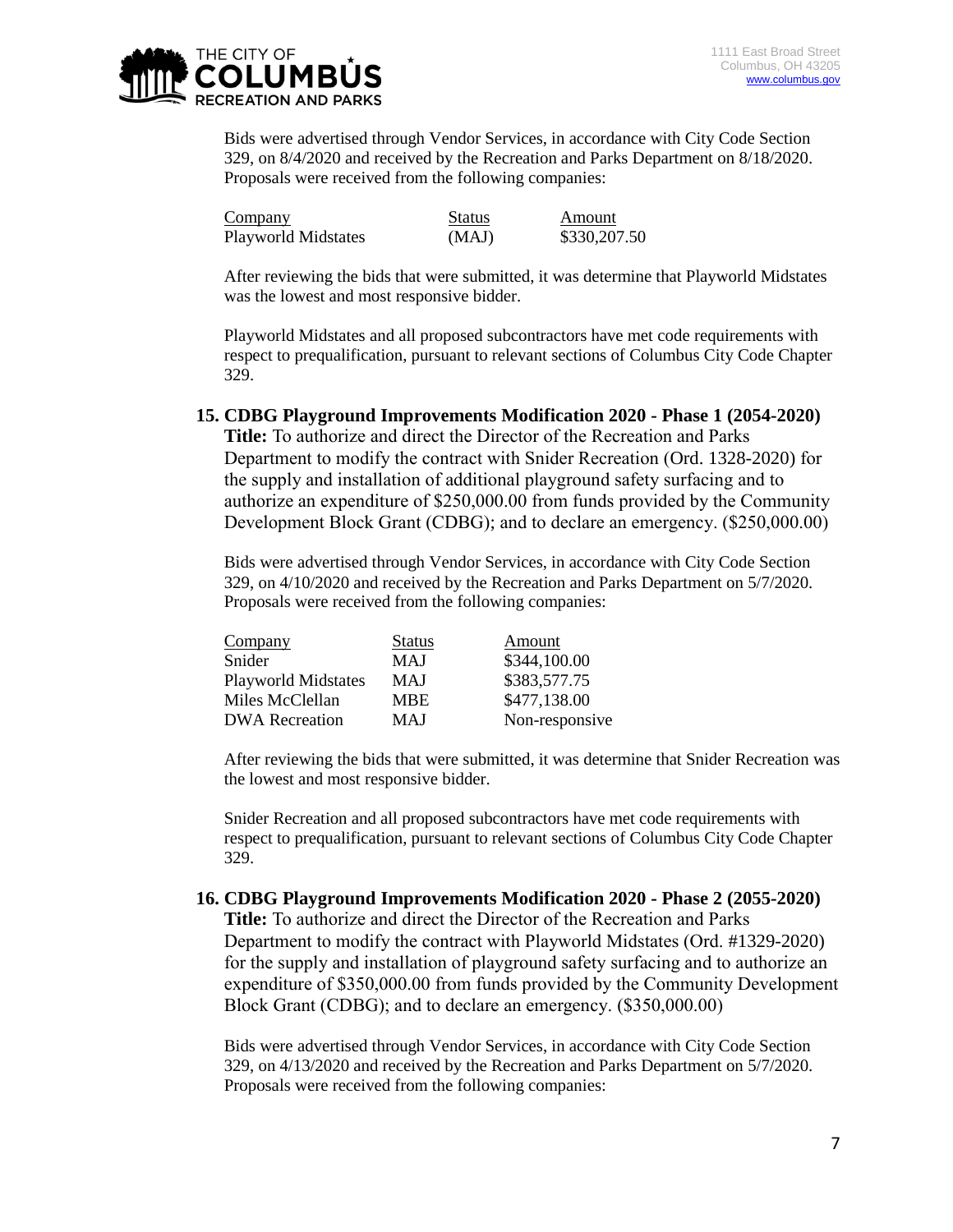

| Company                    | <b>Status</b> | Amount         |
|----------------------------|---------------|----------------|
| <b>Playworld Midstates</b> | MAJ           | \$468,153.00   |
| Miles McClellan            | MBE.          | \$564,881.00   |
| <b>DWA</b> Recreation      | <b>MAJ</b>    | Non-responsive |

After reviewing the bids that were submitted, it was determine that Playworld Midstates was the lowest and most responsive bidder.

Playworld Midstates and all proposed subcontractors have met code requirements with respect to prequalification, pursuant to relevant sections of Columbus City Code Chapter 329.

## **17. Shelterhouse Renovations Construction Contract 2019 (2056-2020)**

**Title:** To authorize and direct the Director of the Recreation and Parks Department to enter in contract with R.W. Setterlin Building Company to provide Construction services and authorize an expenditure of \$775,367.00; to authorize an expenditure of \$19,500 for Special Inspections (CTL, INc.), interdepartmental inspections (Building & Zoning and DPU) and prevailing wage coordination (DPS) for the 2019 Shelter House Renovations at Goodale and Northbank Shelters; to authorize a total expenditure of \$794,867.00 from the Recreation and Parks Voted Bond Fund; and to declare an emergency. (\$794,867.00)

Proposals were advertised through Vendor Services for Construction, in accordance with City Code Section 329, on August 6, 2020 and received by the Recreation and Parks Department on August 25, 2020. Proposals were received from the following companies:

| Company                         | <b>Status</b> | Amount       |
|---------------------------------|---------------|--------------|
| R.W. Setterlin Building Company | <b>MAJ</b>    | \$575,367.00 |
| 2K General Construction         | <b>MAJ</b>    | \$680,000.01 |
| Elford. Inc                     | <b>MAJ</b>    | \$817,773.00 |

After reviewing the bids that were submitted, it was determine that R.W. Setterlin Building Company was the lowest and most responsive bidder.

R.W. Setterlin Building Company and all proposed subcontractors have met code requirements with respect to prequalification, pursuant to relevant sections of Columbus City Code Chapter 329.

## **18. Arena District Connector (2057-2020)**

**Title:** This ordinance is to authorize the Director of the Recreation and Parks Department to enter into contract with Kokosing Construction Company for the Olentangy Trail - Arena District Connector Bridge and to authorize an expenditure of \$2,833,051.80; to authorize an expenditure of \$225,000 for interdepartmental inspections and fees; and to authorize a total expenditure of \$3,058,051.80 from the Recreation and Parks Voted Bond Fund; and to declare an emergency. (\$2,833,051.80)

Proposals were advertised through Vendor Services, in accordance with City Code Section 329, on August 4, 2020 and received by the Recreation and Parks Department on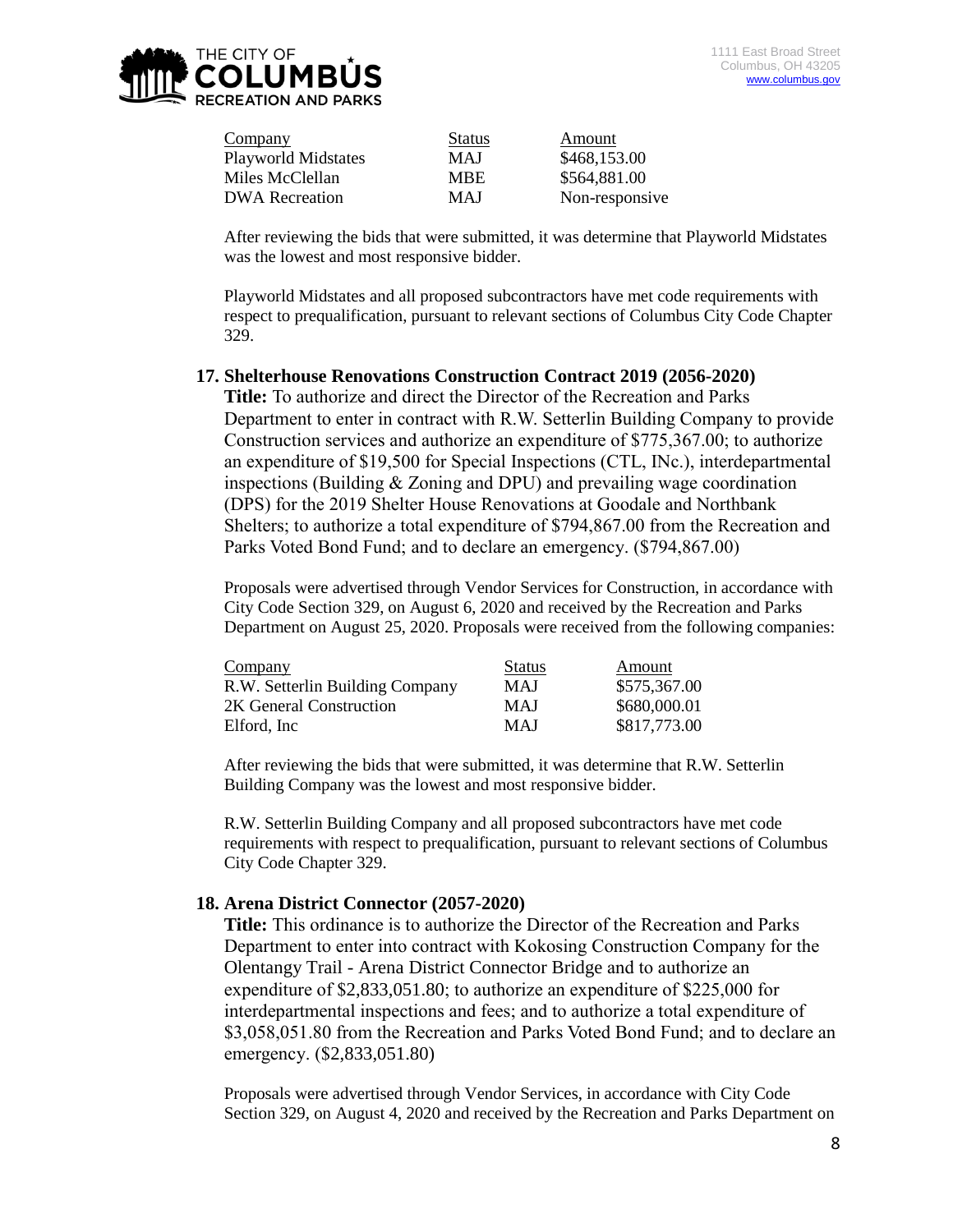

August 25, 2020. Proposals were received from the following companies:

| Company                              | <b>Status</b> | Amount         |
|--------------------------------------|---------------|----------------|
| <b>Righter Company</b>               | (MAJ)         | \$3,363,788.24 |
| <b>Complete General Construction</b> | (MAJ)         | \$3,409,625.90 |
| <b>Ruhlin Company</b>                | (MAJ)         | \$2,913,881.95 |
| Kokosing Construction Company        | (MAJ)         | \$2,633,051.80 |
| <b>Sunesis Construction Company</b>  | (MAJ)         | \$3,671,316.68 |
| George J. Igel Company               | (MAJ)         | \$3,190,588.37 |

After reviewing the bids that were submitted, it was determined that Kokosing Construction Company was the lowest and most responsive bidder.

Kokosing Construction Company and all proposed subcontractors have met code requirements with respect to prequalification, pursuant to relevant sections of Columbus City Code Chapter 329.

## **19. Clean Ohio Grant Acceptance – Stockbridge School (2046-2020)**

**Title:** To authorize and direct the Director of the Recreation and Parks Department to accept a grant and enter into a grant agreement with the Ohio Public Works Commission in the amount of \$636,000 for the 2020 Clean Ohio Conservation Fund Round 14 -Stockbridge Urban Forest Project; to authorize the appropriation of \$636,000 to the Recreation and Parks Grant Fund; and to authorize the City Auditor to transfer \$425,000 within the Recreation and Parks Voted Bond Fund for the local match; and to declare an emergency.

## **20. Clean Ohio Grant Acceptance – East Broad Street Preserve (2059-2020)**

**Title:** To authorize and direct the Director of the Recreation and Parks Department to accept a grant and enter into a grant agreement with the Ohio Public Works Commission in the amount of \$ 181,275.00 for the 2020 Clean Ohio Conservation Fund Round 14 –East Broad Street Preserve; to authorize the appropriation of \$181,275.00 to the Recreation and Parks Grant Fund; and to authorize the City Auditor to transfer \$60,425.00 within the Recreation and Parks Voted Bond Fund for the local match.

## **21. Clean Ohio Grant Acceptance – Brice Road Parkland (2058-2020)**

**Title:** To authorize and direct the Director of the Recreation and Parks Department to accept a grant and enter into a grant agreement with the Ohio Public Works Commission in the amount of \$ 208,024.00 for the 2020 Clean Ohio Conservation Fund Round 14 –Brice Road Parkland Preserve; to authorize the appropriation of \$208,024 to the Recreation and Parks Grant Fund; and to authorize the City Auditor to transfer \$69,340.00 within the Recreation and Parks Voted Bond Fund for the local match.

**22. Dry Run Stream Restoration – Construction Mgmt & Inspection (2060-2020) Title:** To authorize and direct the Director of the Recreation and Parks Department to enter into contract with Ascension Construction Services to provide construction management services for the Dry Run Stream Restoration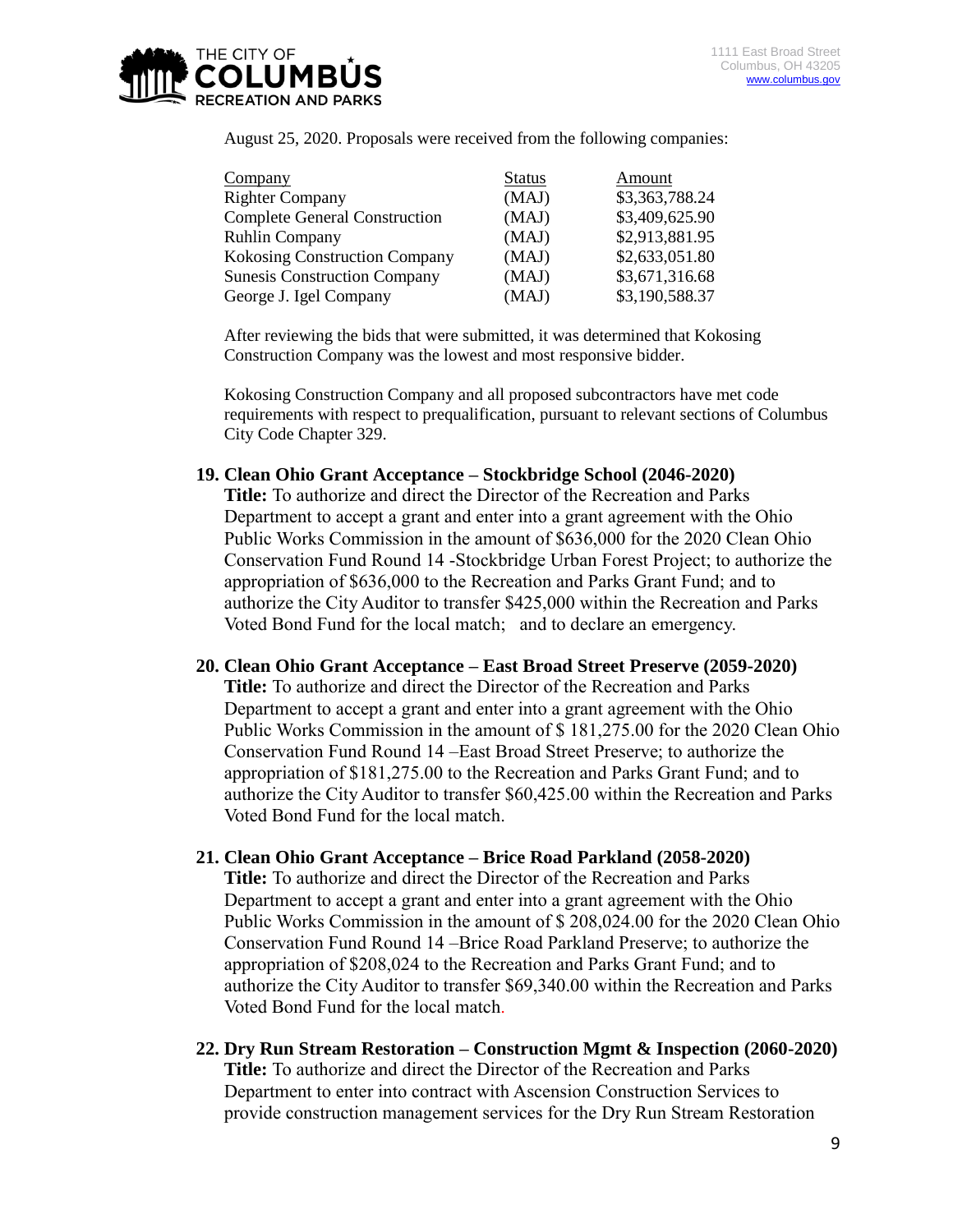

Project and to authorize an expenditure of \$49,588.00 from the Recreation and Parks Voted Bond Fund; and to declare an emergency.

Proposals were advertised using the Department's pre-qualified firms for Construction Management, in accordance with City Code Section 329, on August  $17<sup>th</sup>$ , 2020 and received by the Recreation and Parks Department on August 24<sup>th</sup>, 2020. Proposals were received from the following companies:

| Company                                     | <b>Status</b> | Amount* |
|---------------------------------------------|---------------|---------|
| H.R. Gray (Columbus)                        | <b>MAJ</b>    | N/A     |
| CTL Engineering (Columbus)                  | <b>MBE</b>    | N/A     |
| Ascension Construction Solutions (Columbus) | <b>MBE</b>    | N/A     |
| Ribway Engineering                          | <b>MBE</b>    | N/A     |

In accordance with City Code, a selection team evaluated the proposals and recommended Ascension Construction Services be selected to perform the work. The firm was chosen based on their referenced projects, experience, qualifications, availability, timeline, and project approach.

\*Note, design contracts are quality based selections and not based on price. Costs were not requested nor where they part of this evaluation.

## **23. Dry Run Stream Restoration Contract Modification (2061-2020)**

**Title:** To authorize and direct the Director of the Recreation and Parks Department to accept additional grant funds and enter into an grant amendment agreement with the Ohio Public Works Commission in the amount of \$165,000 for the Dry Run Stream Restoration Project; to authorize the appropriation of \$165,000 to the Recreation and Parks Grant Fund; and to authorize the City Auditor to transfer \$130,764 within the Recreation and Parks Voted Bond Fund for the local match; and to modify an existing contract (Ord. 2259-2016) with Environmental Remediation Contractors ; and to authorize the expenditure of \$295,764 to Environmental Remediation Contractors; and to declare an emergency.

In 2016, the Department advertised Request for Proposals for the project. The proposal was advertised through Vendor Services, in accordance with City Code Section 329, on June 9, 2016 and received by the Recreation and Parks Department on July 8, 2016. Proposals were received from the following companies:

| Company                                      | <b>Status</b> | Amount         |
|----------------------------------------------|---------------|----------------|
| <b>Environmental Remediation Contractors</b> | (MAJ)         | \$1,204,556.00 |
| Eramo and Son                                | (MAJ)         | \$1,323,465.00 |
| <b>Metropolitan Environmental Services</b>   | (MAJ)         | \$1,373,005.00 |
| Igel Company                                 | (MAJ)         | \$2,316,970.00 |

This project was advertised to the Departments of Recreation and Park's list of prequalified Construction Management consultants.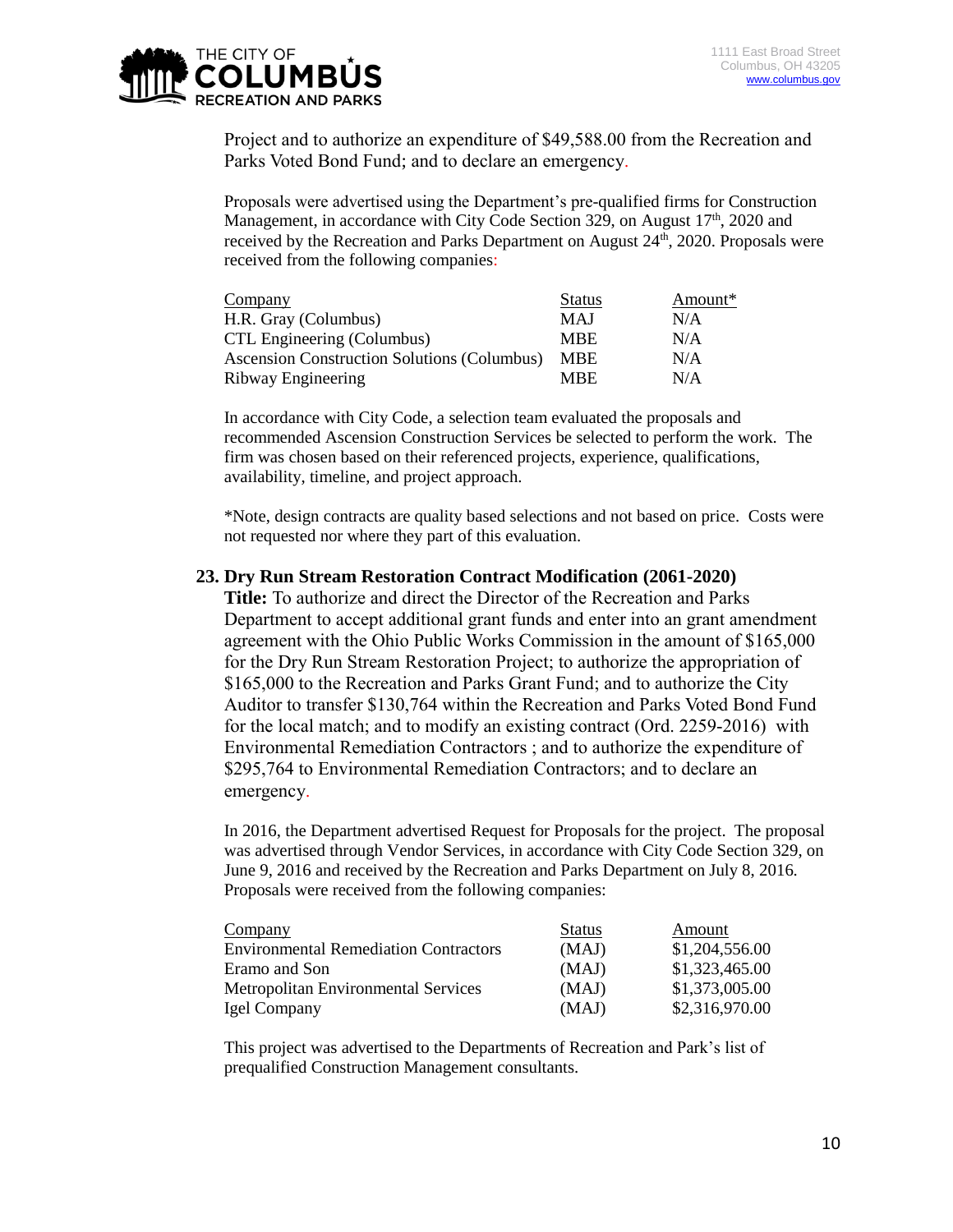

## **24. Columbus Community Sports Park (MAPFRE) Planning (2047-2020)**

**Title:** To authorize and direct the Director of the Recreation and Parks Department to enter into contract with Convention Sports and Leisure International, LLC, to provide planning and preliminary Engineering and Architecture services for the Columbus Community Sports Park (MAPFRE) and to authorize an expenditure of \$326,375.42 from the Recreation and Parks Voted Bond Fund; and to declare an emergency.

Proposals were advertised through Vendor Services, in accordance with City Code Section 329, on June 20, 2020 and received by the Recreation and Parks Department on July 14, 2020. Proposals were received from the following companies:

| Company                                          | <b>Status</b> | Amount* |
|--------------------------------------------------|---------------|---------|
| Concord Addis                                    | <b>MAJ</b>    | N/A     |
| Convention Sports and Leisure International, LLC | $MAJ**$       | N/A     |
| NV <sub>5</sub>                                  | <b>MAJ</b>    | N/A     |
| Pizzuti Development                              | <b>MAJ</b>    | N/A     |
| <b>Sports Facility Development</b>               | <b>MAJ</b>    | N/A     |
| XYZ                                              | <b>MBE</b>    | N/A     |

\*Note, design contracts are quality based selections and not based on price. Costs were not requested nor where they part of this evaluation.

\*\*Nearly 50% of the project work for this phase is with MBE certified firms with the City of Columbus including Blue Line Construction, The Columbus Architectural Studio, and NRT Associates.

In accordance with City Code, a selection team evaluated the proposals and recommended Convention Sports and Leisure International, LLC be selected to perform the work. The firm was chosen based on their referenced projects, experience, qualifications, availability, timeline, and project approach.

## **25. Griggs Reservoir Boat Launch Construction (2062-2020)**

**Title:** To authorize and direct the Director of the Recreation and Parks Department to enter into contract with The Righter Company, Inc. for the construction of Griggs Boat Launch Improvements Project and to authorize an expenditure of \$1,249,490.00 from the Recreation and Parks Voted Bond Fund; and to authorize an expenditure of \$2,000.00 from the Recreation and Parks Voted Bond Fund for interdepartmental inspections and fees; and to declare an emergency.

Proposals were advertised through Vendor Services, in accordance with City Code Section 329, on July 30<sup>th</sup>, 2020 and received by the Recreation and Parks Department on August  $19<sup>th</sup>$ , 2020. Proposals were received from the following companies:

| Company                   | <b>Status</b> | Amount                         |
|---------------------------|---------------|--------------------------------|
| The Righter Co., Inc.     | MAJ           | \$1,249,490.00                 |
| Sunesis Construction Co.  | <b>MAJ</b>    | \$1,368,831.20                 |
| Precise Pile Driving Inc. | MAJ           | $$742,302.00$ (non-responsive) |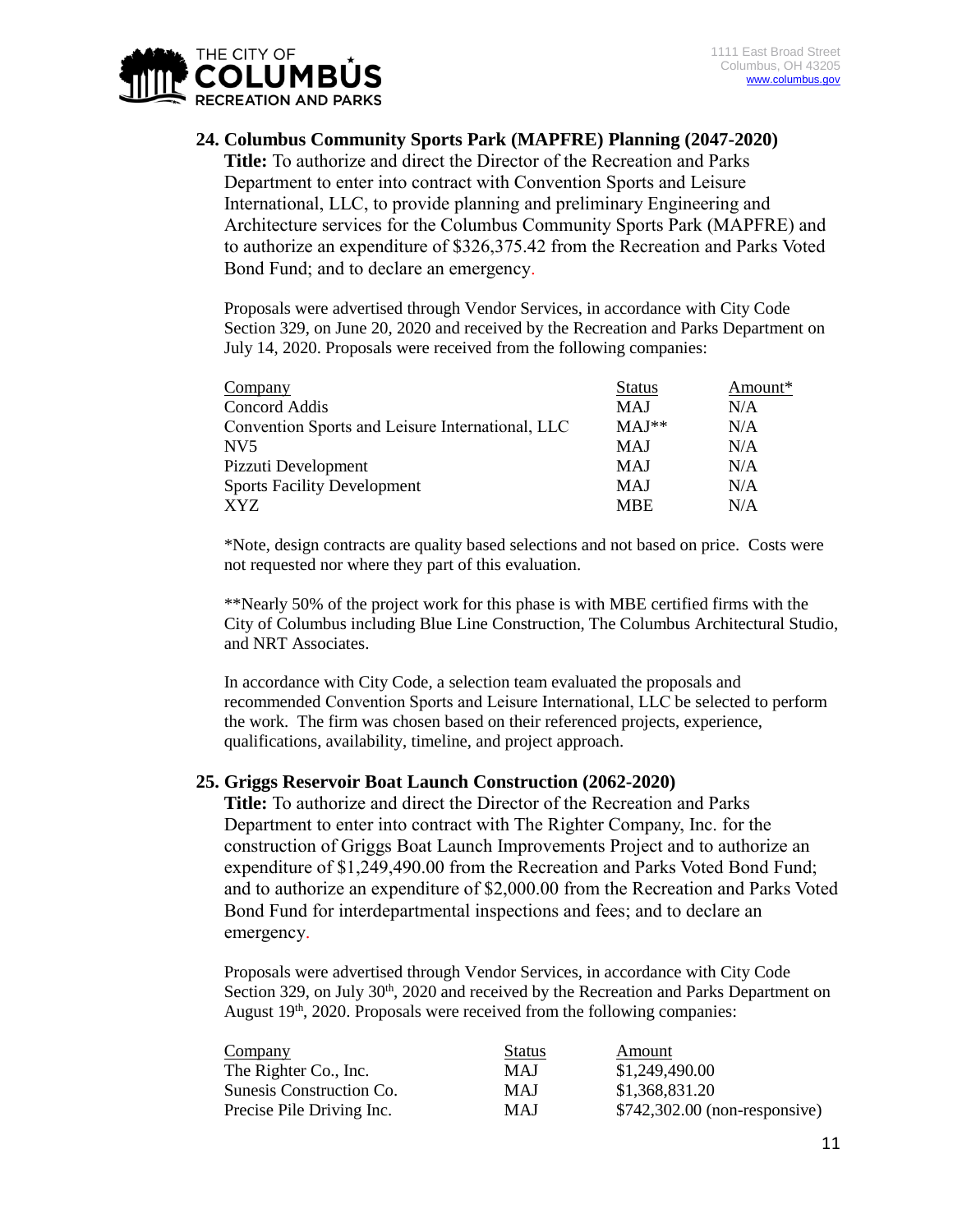

After reviewing the bids that were submitted, it was determine that The Righter Co., Inc. was the lowest and most responsive bidder. Precise Pile Driving Inc. was not prequalified with the City at the time of the bid opening.

The Righter Co., Inc. and all proposed subcontractors have met code requirements with respect to prequalification, pursuant to relevant sections of Columbus City Code Chapter 329.

## **26. Griggs Reservoir Boat Ramps – CM Services (2063-2020)**

**Title:** To authorize the Director of the Recreation and Parks Department to enter into contract with Smoot Construction to provide construction management services for the Griggs Boat Launch Improvements Project and to authorize an expenditure of \$187,465.00 from the Recreation and Parks Voted Bond Fund; and to declare an emergency,

Proposals were advertised through Vendor Services, in accordance with City Code Section 329, on May 8<sup>th</sup>, 2020 and received by the Recreation and Parks Department on June 5<sup>th</sup>, 2020. Proposals were received from the following companies:

| Company Name                                       | <b>Status</b> | Amount* |
|----------------------------------------------------|---------------|---------|
| H.R. Gray (Columbus)                               | MAJ           | N/A     |
| CTL Engineering (Columbus)                         | <b>MBE</b>    | N/A     |
| <b>Ascension Construction Solutions (Columbus)</b> | <b>MBE</b>    | N/A     |
| Elford (Columbus)                                  | MAJ           | N/A     |
| Hill International (Columbus)                      | <b>MAJ</b>    | N/A     |
| Michael Baker International (Columbus)             | MAJ           | N/A     |
| <b>MS</b> Consultants (Columbus)                   | <b>MAJ</b>    | N/A     |
| <b>Smoot Constructions (Columbus)</b>              | <b>MBE</b>    | N/A     |

\*Note, design contracts are quality based selections and not based on price. Costs were not requested nor where they part of this evaluation.

In accordance with City Code, a selection team evaluated the proposals and recommended Smoot Construction be selected to perform the work. The firm was chosen based on their referenced projects, experience, qualifications, availability, timeline, and project approach.

## **27. Maloney Park Improvements Contract Modification (2064-2020)**

**Title:** To authorize and direct the Director of the Recreation and Parks Department to modify an existing contract with Abbot Studios (previous authorization under an Auditors Certificate for General Architectural/Engineering services) to provide professional services associated with Maloney Park Gazebo Structural Assessment and Design; to authorize an expenditure of \$24,060.00 from the Recreation and Parks Voted Bond Fund; and to declare an emergency.

Proposals were originally advertised to four pre-qualified architecture and engineering firms that were pre-qualified through the bi-annual Request for Statement of Qualification (RFSQ) process through Vendor Services, in accordance with City Code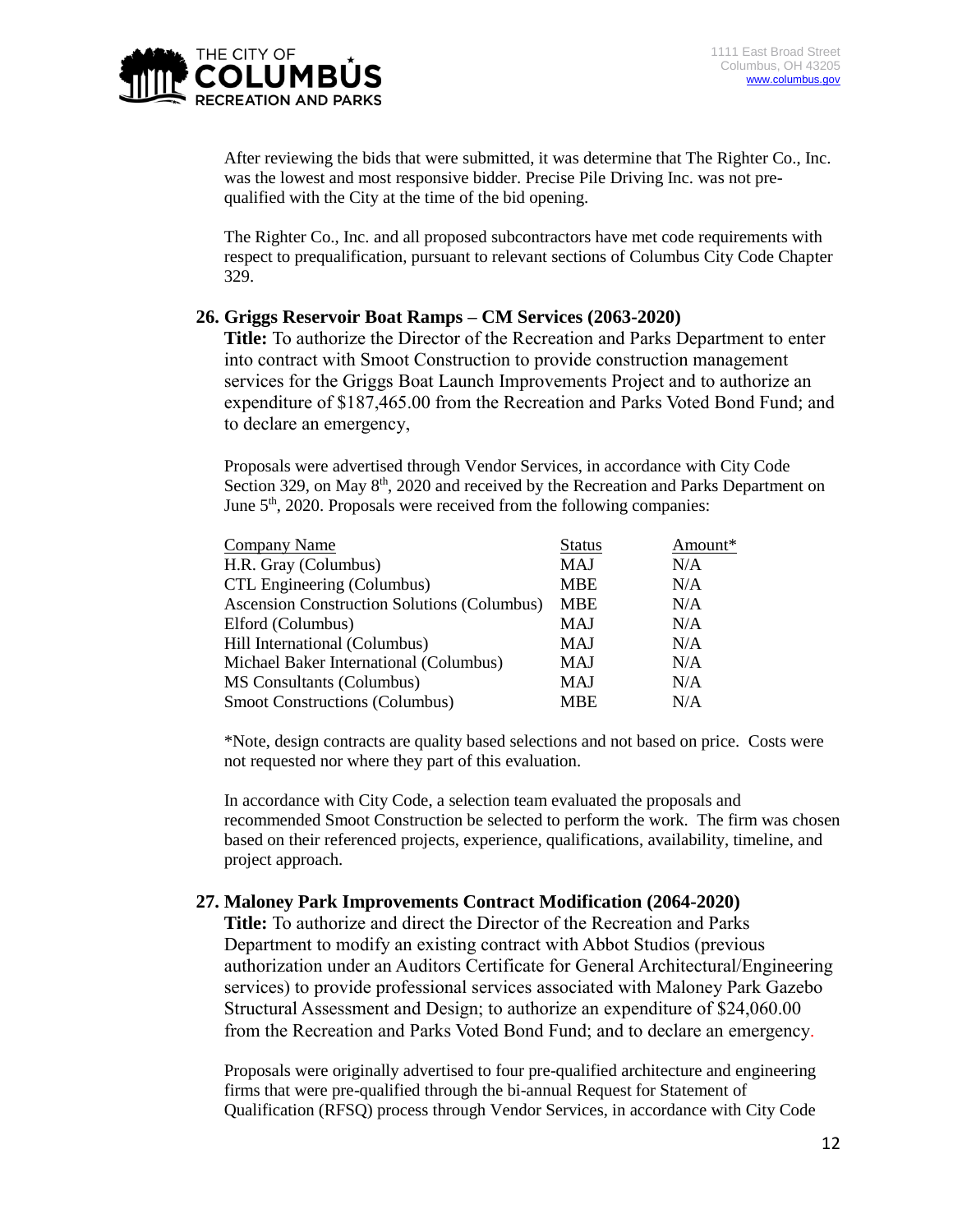

Section 329, on February 11<sup>th</sup>, 2020 and received by the Recreation and Parks Department on February  $21^{st}$ , 2020. Request for proposals were sent to the following companies:

| Company              | <b>Status</b> | Amount* |
|----------------------|---------------|---------|
| <b>Abbot Studios</b> | MAJ           | N/A     |
| Arcadis              | <b>MAJ</b>    | N/A     |
| <b>BBCO</b> Design   | <b>MBE</b>    | N/A     |
| Prime AE Group       | <b>MBE</b>    | N/A     |

This project was advertised to four pre-qualified architecture and engineering firms which was publically advertised via the City of Columbus Vendor Services webpage.

\*Note, design contracts are quality based selections and not based on price. Costs were not requested nor where they part of this evaluation.

- *E. Parks Maintenance & Operations Agenda – No Legislation*
- *F. Recreation & Program Services Agenda – No Legislation*

# *G. Youth & Family Development Agenda*

**28. Columbus Urban League Contract Extension – Fall 2020 (2027-2020)**

**Title:** To authorize the Director of Recreation and Parks to enter into contract with the Columbus Urban League for services related to the implementation of the 2020 Neighborhood Violence Intervention Program; to authorize the expenditure of \$164,500.00 from the Recreation and Parks Operating Fund 2285; to waive the competitive bidding provisions of the Columbus City Code; and to declare an emergency. (\$164,500.00)

**29. Community for New Direction Contract Extension – Fall 2020 (2028-2020) Title:** To authorize the Director of Recreation and Parks to enter into contract with the Community for New Direction for services related to the implementation of the 2020 Neighborhood Violence Intervention Program; to authorize the expenditure of \$164,500.00 from the Recreation and Parks Operating Fund 2285; to waive the competitive bidding provisions of the Columbus City Code; and to declare an emergency. (\$164,500.00)

# *VI. CRP FOUNDATION UPDATE*

## *VII. DIVISION UPDATES*

- *A. COAAA, Executive Director Cindy Farson*
- *B. Community Relations, Senior Manager of Communications, Kerry Francis*
- *C. Parks Maintenance & Operations, Assistant Director Troy Euton*
- *D. Recreation & Program Services, Assistant Director Bernita Reese*
- *E. Youth & Family Development, Assistant Director Eric Brandon*

## *VIII. DIRECTOR'S COMMENTS*